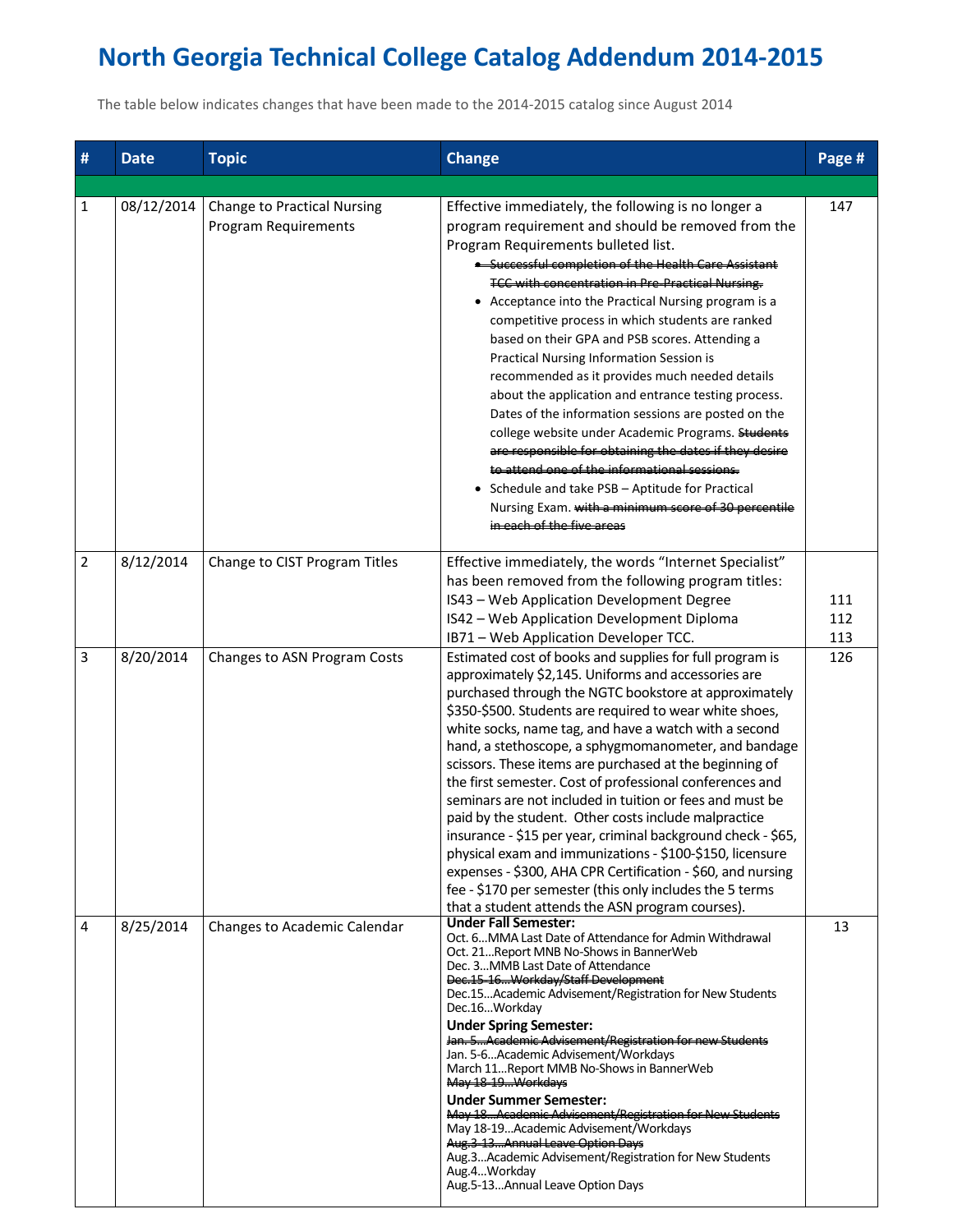| 5 | 9/10/2014  | Change to course offering for the<br><b>Engineering Technology Associate</b><br>Degree program.       | Effective immediately.<br>CIST 2361 (C++ Programming) will no longer be offered.<br>It has been replaced by CIST 2371 (JAVA Programming)<br>in the Engineering Technology Associate Degree<br>program (ET33).                                                                                                                                                                                                                                                                                                                                                                                                                                                                                                                                                                                                                                                                                                                                                                                                                              |    |
|---|------------|-------------------------------------------------------------------------------------------------------|--------------------------------------------------------------------------------------------------------------------------------------------------------------------------------------------------------------------------------------------------------------------------------------------------------------------------------------------------------------------------------------------------------------------------------------------------------------------------------------------------------------------------------------------------------------------------------------------------------------------------------------------------------------------------------------------------------------------------------------------------------------------------------------------------------------------------------------------------------------------------------------------------------------------------------------------------------------------------------------------------------------------------------------------|----|
| 6 | 10/6/2014  | Addition of Marine Engine<br><b>Technology Diploma</b>                                                | Effective immediately.<br><b>Marine Engine Technology Diploma (ME12)</b><br>Offered at the Clarkesville Campus<br><b>Entrance Dates</b><br>Fall, Spring<br>Length of Program<br>3 Terms<br>Credit Hours Required for Graduation<br>40<br><b>Purpose:</b> The Marine Engine Technology diploma program<br>prepares students for careers in Marine Engine Technology and<br>related fields. Learning opportunities develop academic, technical,<br>and professional knowledge and skills required for job acquisition,<br>retention, and advancement. The program emphasizes a<br>combination of Marine Engine Technology theory and practical<br>application necessary for successful employment in the field.<br>Program graduates receive a Marine Engine Technology certificate                                                                                                                                                                                                                                                          |    |
|   |            |                                                                                                       | which qualifies them as entry-level marine engine technicians.<br><b>Admission Requirements:</b><br>• Age 16 or older<br>• High school diploma or GED<br>• Completion of application process including placement<br>test; or provide SAT or ACT scores less than five years old<br><b>Program Courses</b><br>ENGL<br>1010 Fundamentals of English I<br>3<br>empl<br>1000 Interpersonal Relations & Professional Development<br>$\overline{2}$<br>3<br>MATH<br>1012 Foundations of Mathematics<br>COMP 1000 Introduction to Computers<br>3<br>1000 Safety, Marine Fundamentals and Precise Measuring<br>MAET<br>3<br>MAET 1025 Marine Engine Fundamentals and Servicing<br>4<br>ξ<br>MAET 1045 Marine Engine Electrical Systems<br>MAET 1070 Marine Engine Ignition Systems<br>3<br>1085 Marine Engine Fuel Systems<br>MAET<br>4<br>MAET 1100 Marine Engine Cooling Systems<br>1125 Marine Drive Systems<br>MAET<br>4<br>MAET 1150 Marine Accessories<br>4<br>Estimated cost of books and supplies for full program is approximately \$500. |    |
| 7 | 10/14/2014 | Change to requirements for<br>Out of State Tuition Exemption                                          | 9. Members of a uniformed military service of the United<br>States who, within twelve (12) thirty-six (36) months<br>of separation from such service, enroll in an academic<br>program and demonstrate an intent to become<br>domiciled in Georgia. This exemption may also be<br>granted to their spouses and dependent children. This<br>exemption may be granted for not more that one (1)<br>year.                                                                                                                                                                                                                                                                                                                                                                                                                                                                                                                                                                                                                                     |    |
| 8 | 10/14/2014 | Change to participation eligibility<br>regarding student organizations<br>and campus life activities. | <b>Participation in Student Organizations and Campus</b><br><b>Life Activities</b><br>All students may participate in on-campus activities<br>unless specified directly in a disciplinary action. Off-<br>campus activities are limited to those students who are<br>in good disciplinary standing with the College and who<br>are not currently on any type of legal system probation<br>or parole.                                                                                                                                                                                                                                                                                                                                                                                                                                                                                                                                                                                                                                       | 73 |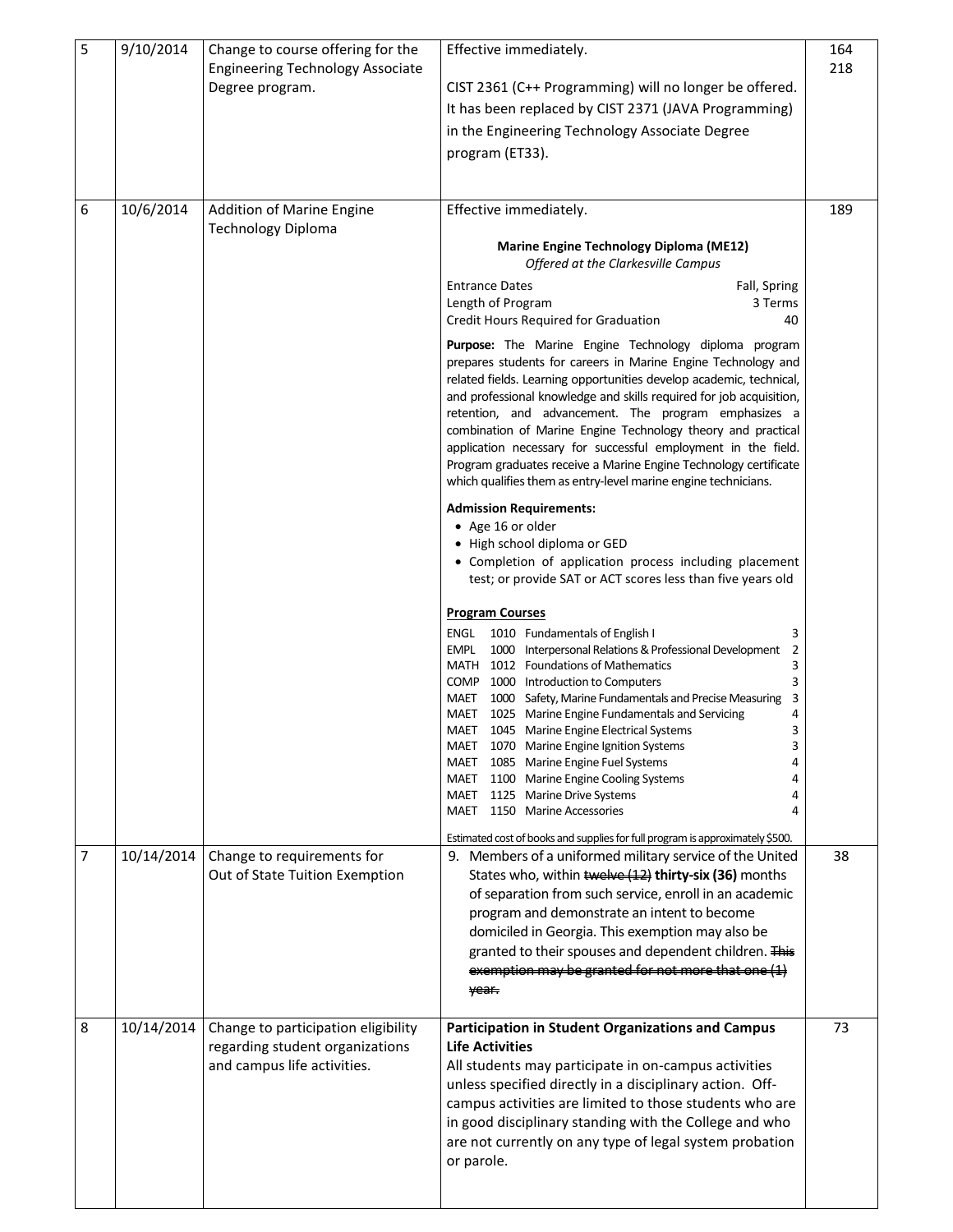| $\boldsymbol{9}$<br>10 | 12/2/2014<br>1/6/2015 | <b>High-Demand Course</b><br>Pre-Registration Restriction<br><b>Addition of Grade Point</b>                                | Effective Spring Semester 2015, to ensure fair access to<br>courses that routinely fill, students currently enrolled in<br>a high-demand course shall not pre-register to repeat<br>the course. If a student disregards this procedure, the<br>pre-registration for the high-demand course will be<br>removed. Once the course has been completed and a<br>final grade has been recorded, the student may then<br>register to repeat the course if space is available. High-<br>demand courses include but are not limited to BIOL<br>2113/L, BIOL 2114/L, and BIOL 2117/L.                                                                                                                                                                                                                                                                                                                                                                                                                                                                                                                                                                                                                                                                                                                                                                                                                                                                                                                                                                                                                                                                                                                                                                                                                              |    |
|------------------------|-----------------------|----------------------------------------------------------------------------------------------------------------------------|----------------------------------------------------------------------------------------------------------------------------------------------------------------------------------------------------------------------------------------------------------------------------------------------------------------------------------------------------------------------------------------------------------------------------------------------------------------------------------------------------------------------------------------------------------------------------------------------------------------------------------------------------------------------------------------------------------------------------------------------------------------------------------------------------------------------------------------------------------------------------------------------------------------------------------------------------------------------------------------------------------------------------------------------------------------------------------------------------------------------------------------------------------------------------------------------------------------------------------------------------------------------------------------------------------------------------------------------------------------------------------------------------------------------------------------------------------------------------------------------------------------------------------------------------------------------------------------------------------------------------------------------------------------------------------------------------------------------------------------------------------------------------------------------------------|----|
|                        |                       | Information to Transfer Credit<br>Minimum Grade                                                                            | <b>Effective Immediately</b><br>Official transcripts are required from all postsecondary<br>institutions verifying a minimum grade of "C" (2.0) in all<br>courses for which the student is seeking transfer credit<br>to his/her program of study.                                                                                                                                                                                                                                                                                                                                                                                                                                                                                                                                                                                                                                                                                                                                                                                                                                                                                                                                                                                                                                                                                                                                                                                                                                                                                                                                                                                                                                                                                                                                                       | 34 |
|                        |                       | Grading Scale and Symbols                                                                                                  | Grades which have an asterisk are learning support<br>courses and are not included in the calculation of any<br>academic Grade Point Average (GPA).                                                                                                                                                                                                                                                                                                                                                                                                                                                                                                                                                                                                                                                                                                                                                                                                                                                                                                                                                                                                                                                                                                                                                                                                                                                                                                                                                                                                                                                                                                                                                                                                                                                      | 55 |
| 11                     | 2/10/2015             | Additional change to requirements<br>for Out of State Tuition Exemption                                                    | Members of a uniformed military service of the United<br>States who, within thirty-six(36) months of separation<br>from such service, enroll in an academic program and<br>demonstrate an intent to become domiciled in Georgia.<br>This exemption may also be granted to their spouses<br>and dependent children or individuals eligible for GI<br><b>Bill benefits.</b>                                                                                                                                                                                                                                                                                                                                                                                                                                                                                                                                                                                                                                                                                                                                                                                                                                                                                                                                                                                                                                                                                                                                                                                                                                                                                                                                                                                                                                | 38 |
| 12                     | 2/10/2015             | Changes to information in the<br>Admissions Section under the<br>heading Education - removal and<br>replacement of wording | REMOVE the entire section under the heading<br><b>Education</b> and replace with the following:<br><b>Required Academic Criteria</b><br>To be admitted by a Technical College, applicants must satisfy<br>one of the four academic readiness paths below:<br>1. A high school diploma (verified by an official transcript,<br>including graduation date) which has met the attendance,<br>academic, and/or assessment requirements for the state's<br>board of education, or equivalent agency, or a state-authorized<br>examination the state recognizes as the equivalent of a high<br>school diploma will be required for admission to the Technical<br>College unless otherwise specified by the program's standards.<br>• Secondary schools must be accredited by an agency<br>included on the TCSG approved accreditation agency list.<br>• Students with diplomas from secondary schools located<br>outside the United States must have their transcripts<br>evaluated for equivalency by an approved outside<br>evaluation organization.<br>• High school diplomas from unaccredited institutions,<br>Certificates of Attendance or other certificates, credentials<br>or other documents where the student did not complete all<br>required coursework or testing required for a high school<br>diploma in that state are not recognized for admission<br>purposes.<br>2. Applicants who have successfully completed (C or better) a<br>minimum of 30 semester or 45 quarter hours at the degree level<br>may submit official transcripts from all previously attended<br>colleges accredited by an accepted accrediting agency in lieu of<br>a high school diploma or a state-authorized examination the<br>state recognizes as the equivalent of a high school diploma as<br>described above. | 27 |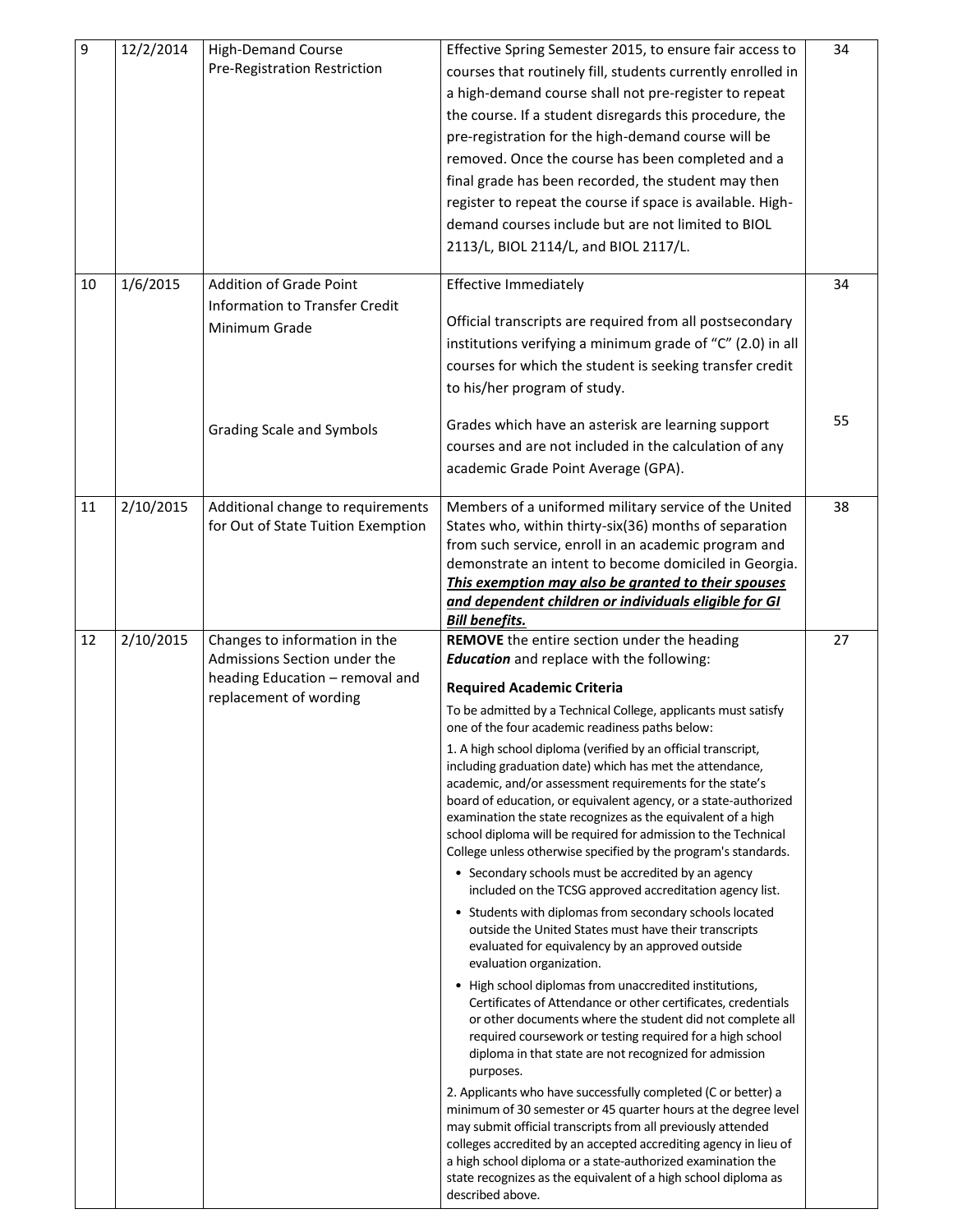|    |           |                                                                       | 3. Applicants of home schools located in Georgia who did not<br>attend a recognized accredited program:<br>• Submit a Certificate of Attendance form from the local<br>superintendent's office or a Declaration of Intent to utilize a<br>Home Study Program from the Georgia Department of<br>Education verifying that the parent or legal guardian |    |
|----|-----------|-----------------------------------------------------------------------|------------------------------------------------------------------------------------------------------------------------------------------------------------------------------------------------------------------------------------------------------------------------------------------------------------------------------------------------------|----|
|    |           |                                                                       | complied with the requirements of home study programs as<br>referenced in O.C.G.A. § 20-2-690.<br>• Submit annual progress reports or a final transcript for the<br>equivalent of the home-schooled student's junior and                                                                                                                             |    |
|    |           |                                                                       | senior years. The final progress report should include the<br>graduation date.                                                                                                                                                                                                                                                                       |    |
|    |           |                                                                       | 4. Applicants of home schools located outside the state of<br>Georgia who did not attend a recognized accredited program:                                                                                                                                                                                                                            |    |
|    |           |                                                                       | • Submit annual progress reports or a final transcript for the<br>equivalent of the home-schooled student's junior and<br>senior years. The final progress report should include the<br>graduation date.                                                                                                                                             |    |
|    |           |                                                                       | • Submit SAT or ACT scores that meet the TCSG system<br>minimum requirements.                                                                                                                                                                                                                                                                        |    |
|    |           |                                                                       | Presidents of Technical Colleges may waive the high school<br>diploma/high school equivalency, as described above,<br>requirement for those secondary students or those pursuing a<br>high school equivalency, as described above, who are otherwise<br>eligible to enroll in a specific program of study.                                           |    |
| 13 | 2/19/2015 | Addition of "email address" to<br>definition of directory information | North Georgia Technical College defines "directory information"<br>as follows:                                                                                                                                                                                                                                                                       | 75 |
|    |           |                                                                       | • Full name of student                                                                                                                                                                                                                                                                                                                               |    |
|    |           |                                                                       | · Address                                                                                                                                                                                                                                                                                                                                            |    |
|    |           |                                                                       | • County of residence                                                                                                                                                                                                                                                                                                                                |    |
|    |           |                                                                       | <b>• Email address</b><br>• Major and field(s) of study                                                                                                                                                                                                                                                                                              |    |
|    |           |                                                                       | • Degrees and awards including nature and date received                                                                                                                                                                                                                                                                                              |    |
|    |           |                                                                       | • Dates of attendance                                                                                                                                                                                                                                                                                                                                |    |
|    |           |                                                                       | • Enrollment status (i.e., full or part-time, undergraduate,<br>graduate)                                                                                                                                                                                                                                                                            |    |
|    |           |                                                                       | Participation in official sports and activities                                                                                                                                                                                                                                                                                                      |    |
|    |           |                                                                       | • Height and weight of athletic team members                                                                                                                                                                                                                                                                                                         |    |
| 14 | 3/11/2015 | Addition of wording to High-                                          | • Photograph(s)<br>Effective Spring Semester 2015, to ensure fair access to                                                                                                                                                                                                                                                                          | 34 |
|    |           | <b>Demand Course</b>                                                  | courses that routinely fill, students enrolled in a high-                                                                                                                                                                                                                                                                                            |    |
|    |           | Pre-Registration Restriction                                          | demand course or who withdraw from a high-demand                                                                                                                                                                                                                                                                                                     |    |
|    |           |                                                                       | course during a term shall not pre-register to repeat the                                                                                                                                                                                                                                                                                            |    |
|    |           |                                                                       | course. If a student disregards this procedure, the pre-                                                                                                                                                                                                                                                                                             |    |
|    |           |                                                                       | registration for the high-demand course will be removed.                                                                                                                                                                                                                                                                                             |    |
|    |           |                                                                       | Once the term in which the student attempted the course                                                                                                                                                                                                                                                                                              |    |
|    |           |                                                                       | has ended, the student may then register to repeat the                                                                                                                                                                                                                                                                                               |    |
|    |           |                                                                       | course if space is available. High-demand courses include<br>but are not limited to BIOL 2113/L, BIOL 2114/L, and BIOL                                                                                                                                                                                                                               |    |
|    |           |                                                                       | 2117/L.                                                                                                                                                                                                                                                                                                                                              |    |
|    |           |                                                                       | Example: If a student takes BIOL 2113/L Spring Semester                                                                                                                                                                                                                                                                                              |    |
|    |           |                                                                       | 2015, s/he shall not preregister to retake BIOL 2113/L in a                                                                                                                                                                                                                                                                                          |    |
|    |           |                                                                       | later term until after Spring Semester 2015 ends.<br>Additionally, if a student withdraws from BIOL 2113/L                                                                                                                                                                                                                                           |    |
|    |           |                                                                       | during Spring Semester 2015, s/he shall not preregister to                                                                                                                                                                                                                                                                                           |    |
|    |           |                                                                       | retake BIOL 2113/L in a later term until after Spring                                                                                                                                                                                                                                                                                                |    |
|    |           |                                                                       | Semester 2015 ends.                                                                                                                                                                                                                                                                                                                                  |    |
|    |           |                                                                       |                                                                                                                                                                                                                                                                                                                                                      |    |